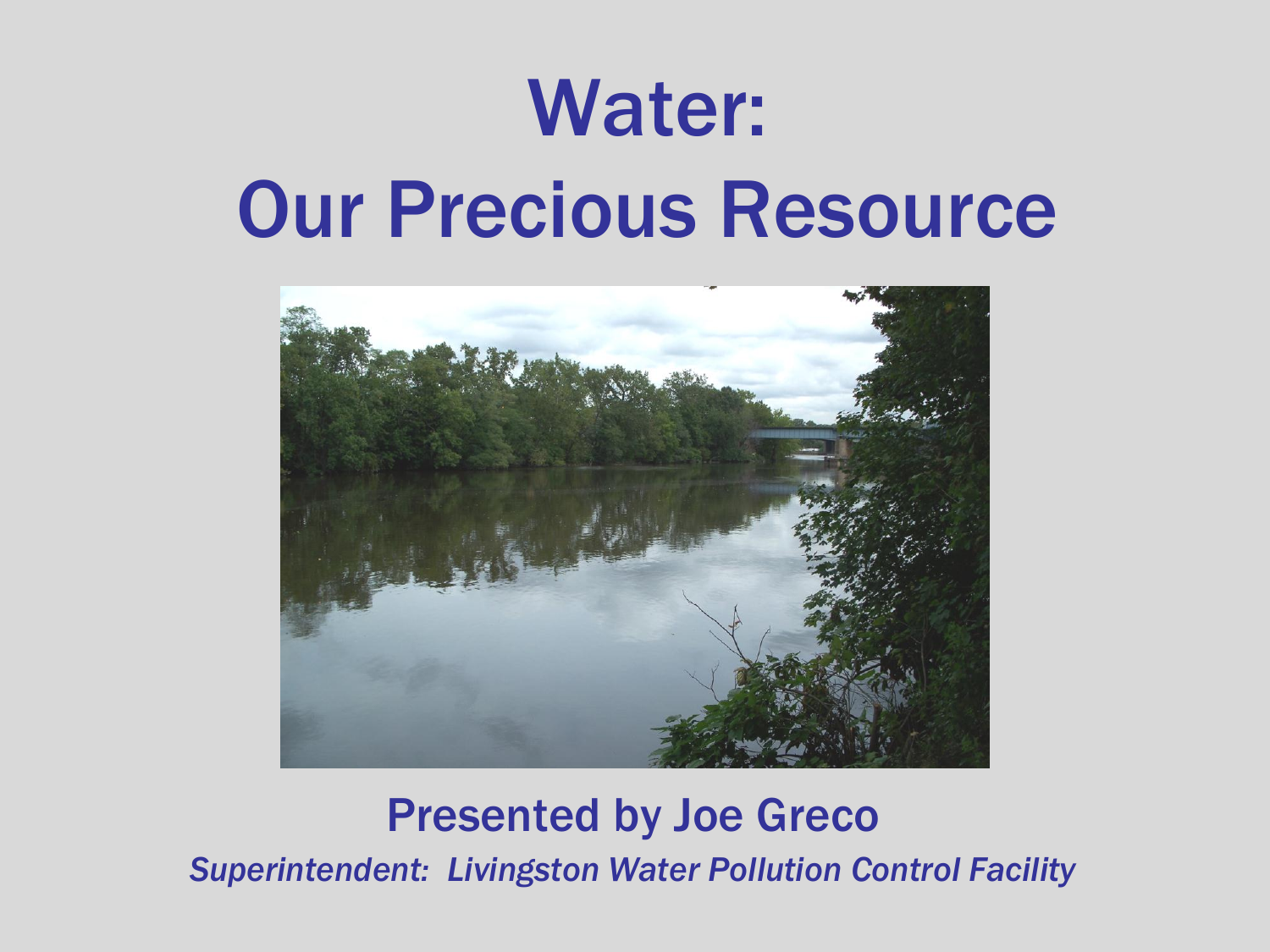## Water Facts

- **Less than 3% of the Earth's water is fresh**
- Only 3/10 of 1% is available for human use
- In the US: 26% is used for flushing toilets
- Roughly 22% is used for washing clothes
- Nearly 19% is used for showers/bathing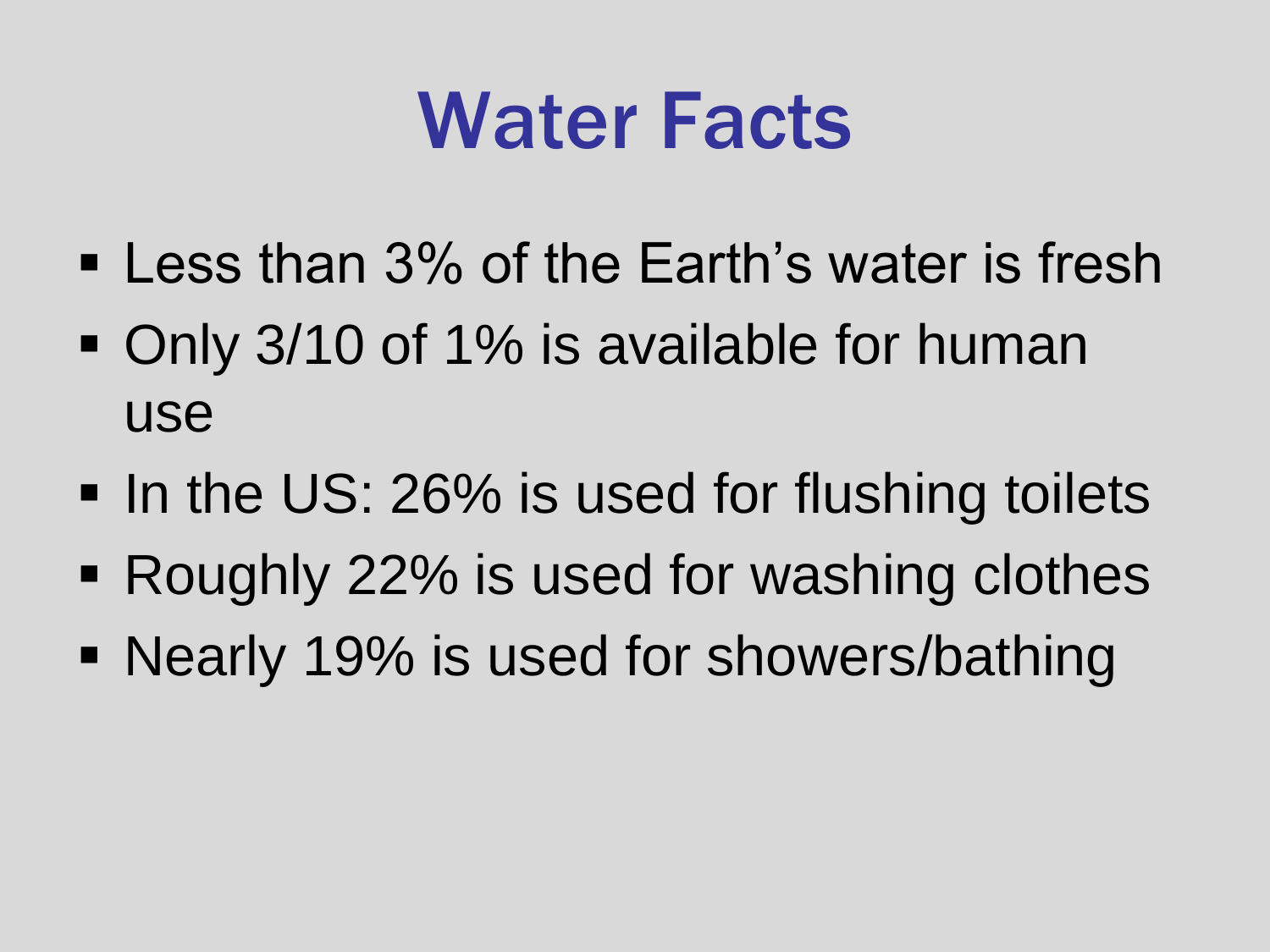# Reclaimed Water for Beneficial Reuse (RWBR)

- RWBR is taking wastewater treatment plant effluent giving it a specialized level of treatment
- Using the high-quality reclaimed water for beneficial uses
- Reclaimed water replaces or supplements ground water & potable water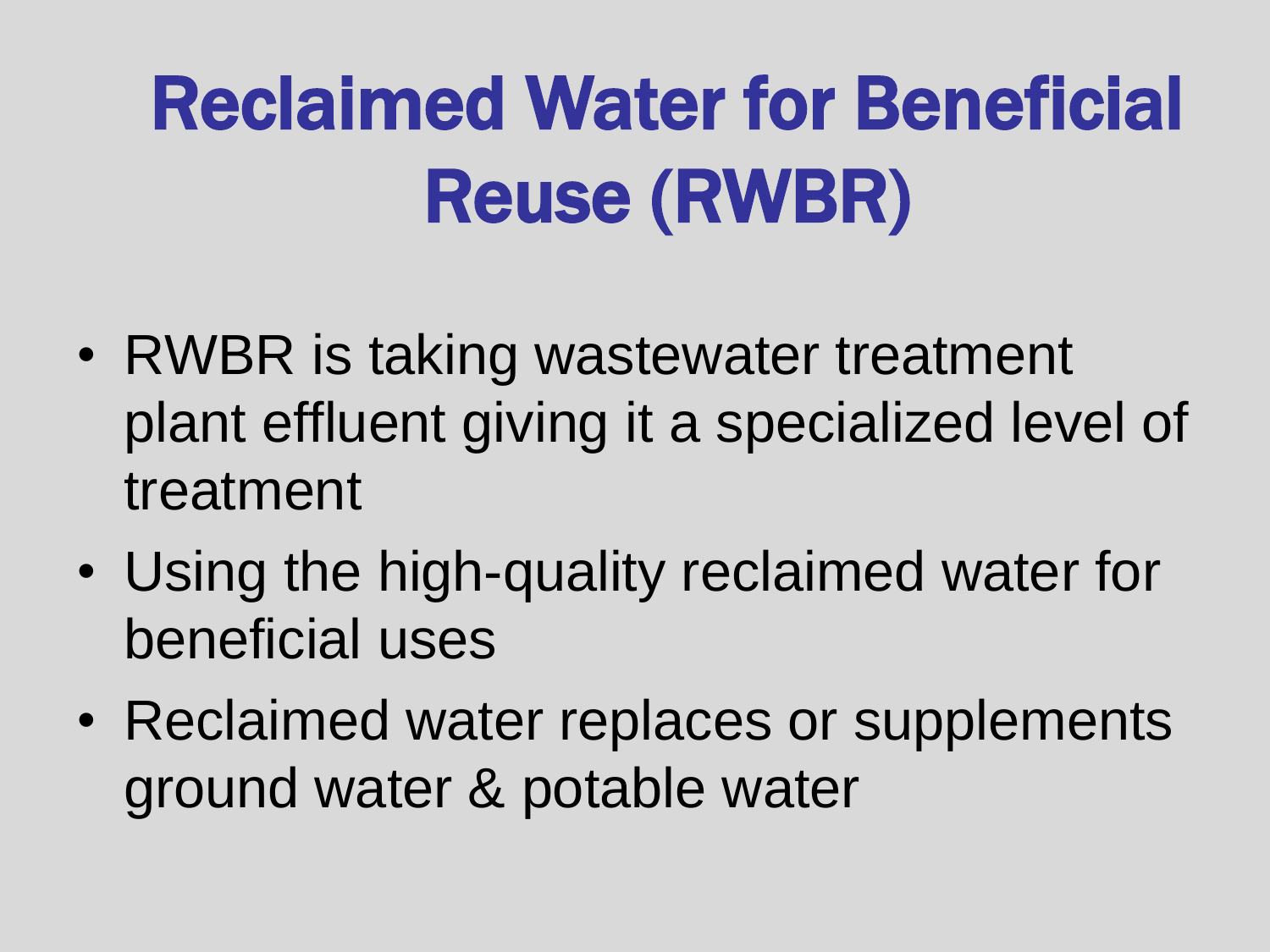### Benefits of Water Reuse

- Reuse reduces demands on valuable ground water supplies used for drinking water.
- Reuse helps reduce pollutant loading to surface waters.
- Reuse may postpone costly investment for development of new water sources and supplies.
- Reuse can save money.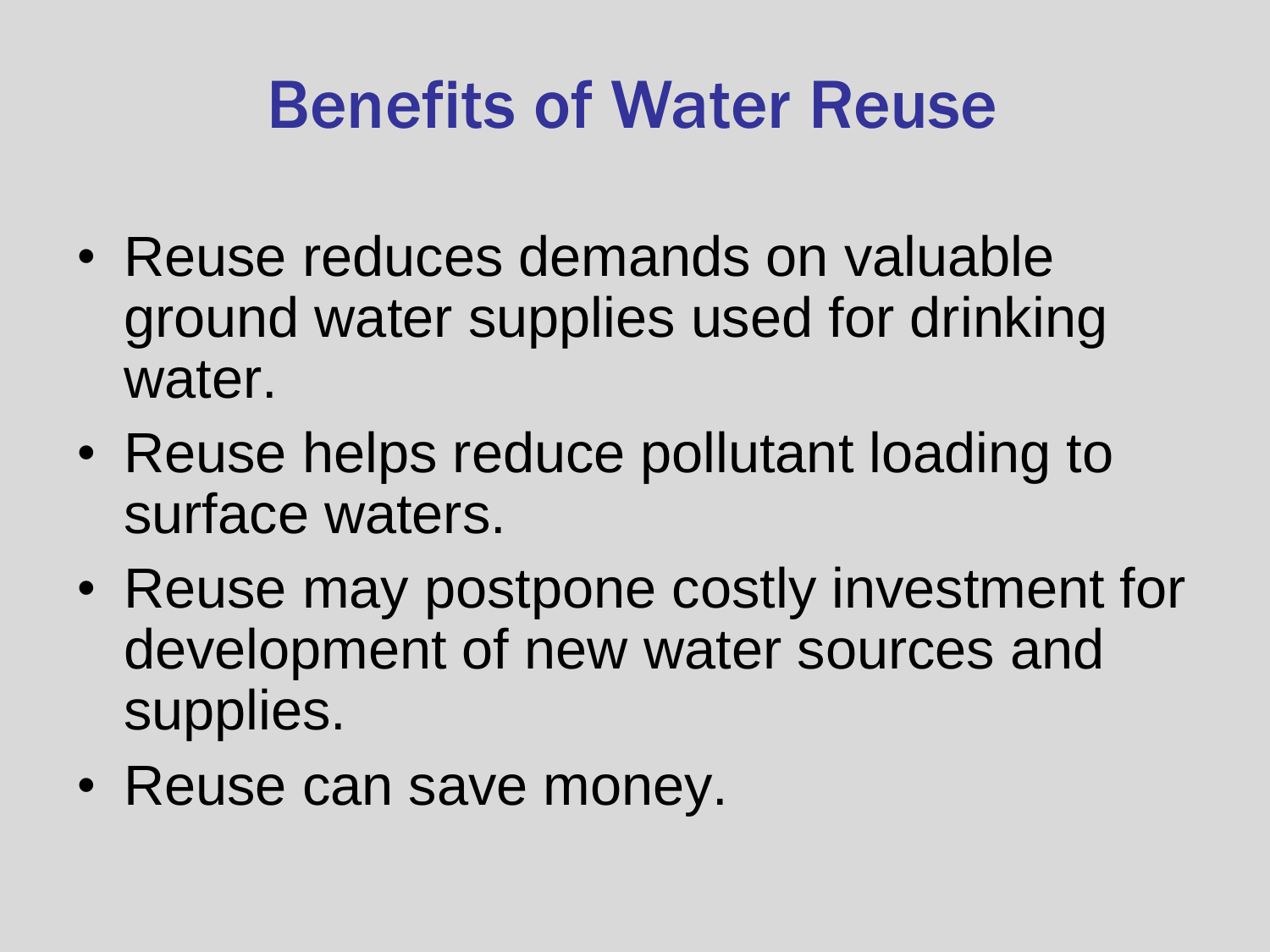## Potential RWBR Applications

- Landscape Irrigation
- Agricultural Irrigation
- Industrial Uses
- Fire Protection
- Construction Uses
- Miscellaneous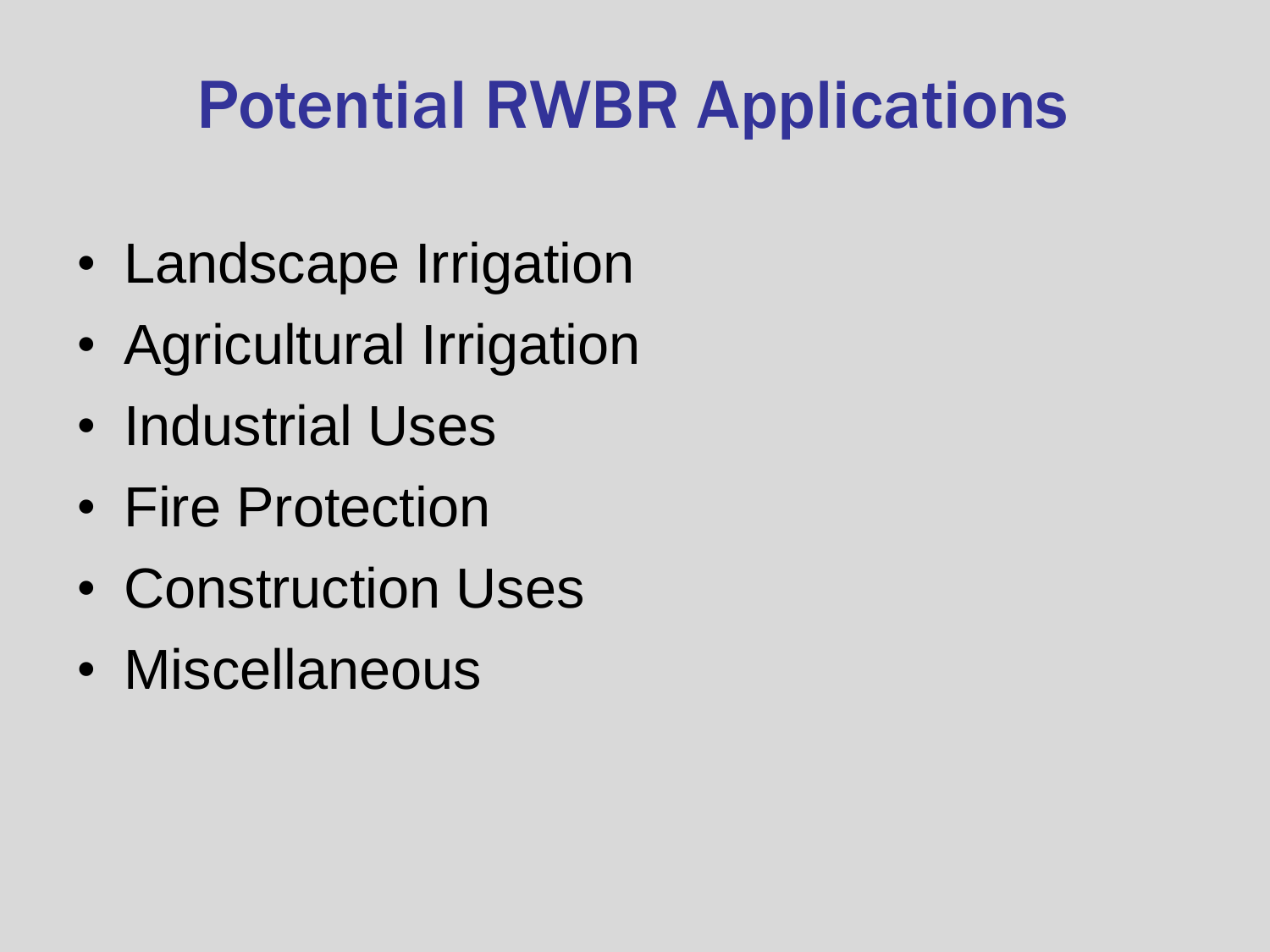#### Township of Livingston Provides water & wastewater services to 30,000 residents and commercial customers

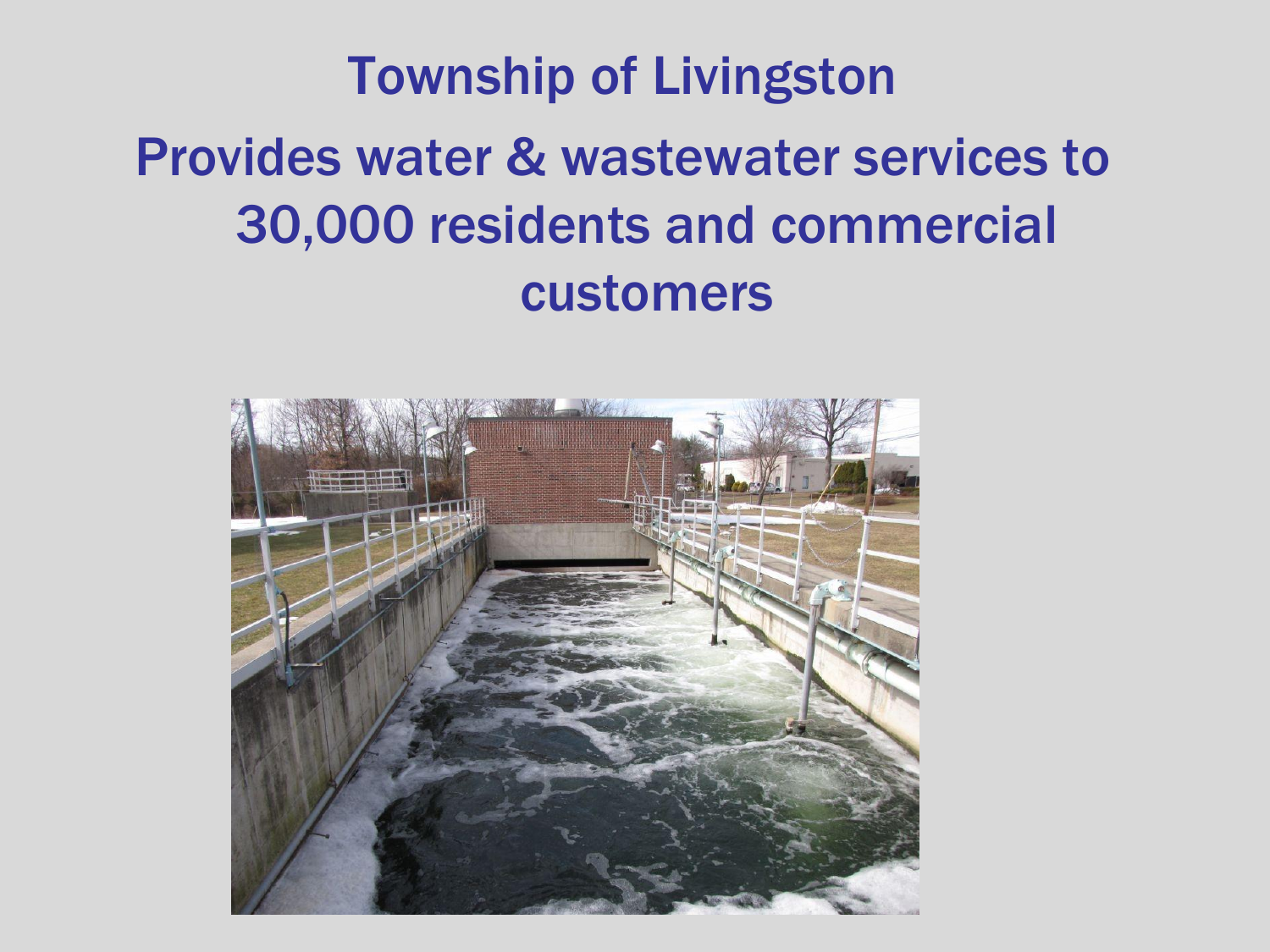#### Township of Livingston Obtained a Sustainable NJ grant to conduct a feasibility study to reuse effluent water

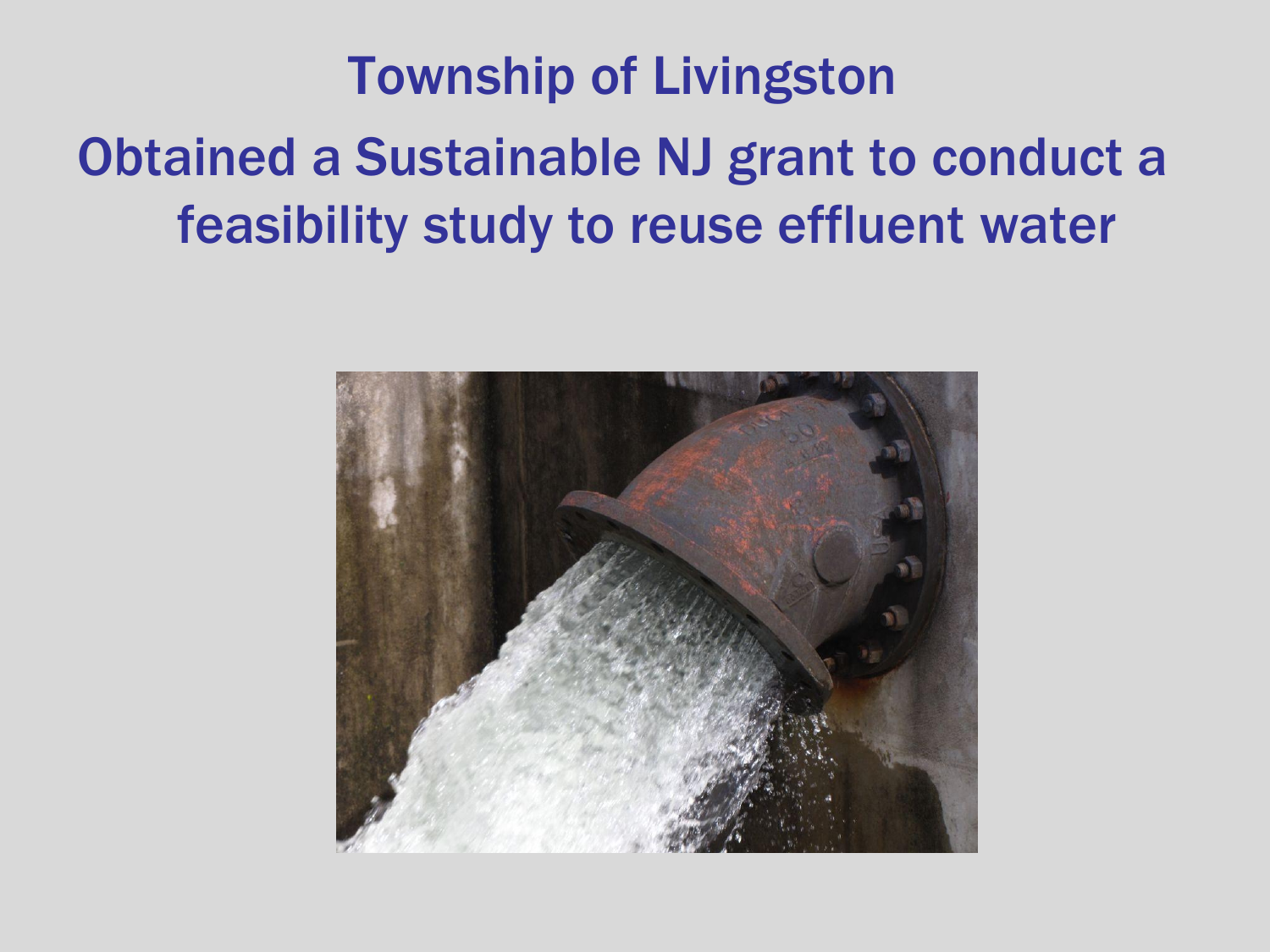## Four Categories

- Type I: Public Access **Systems**
- Type II: Agriculture Edible Crop Systems
- Type III: Restricted Access & Non Edible **Crops**
- Type IV: Industrial Systems, Maintenance Operations & Construction